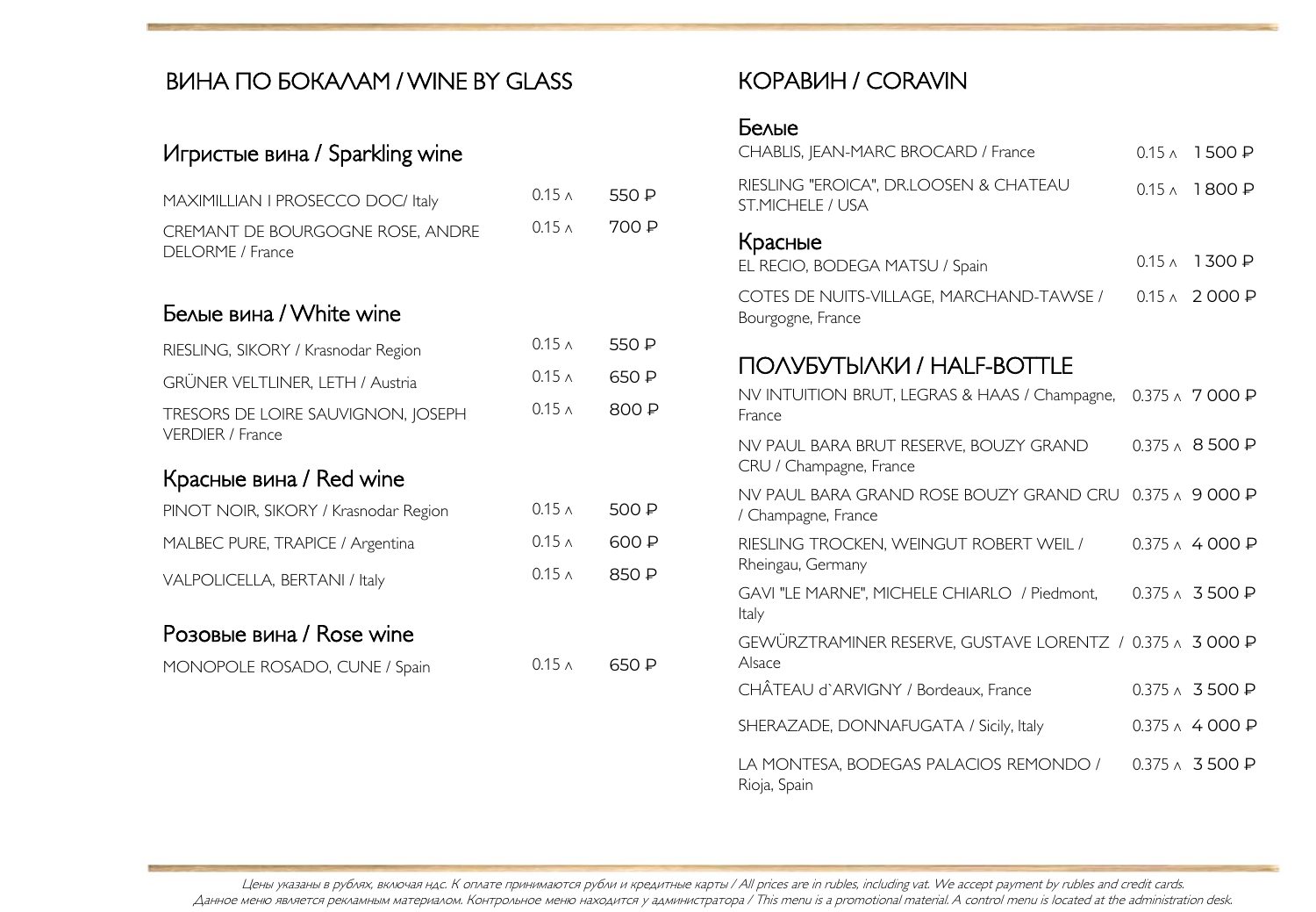# ШАМПАНСКОЕ / CHAMPAGNE

| PREMIER CRU EXTRA BRUT, NICOLAS MAILLART                           | $0.75 \wedge$     | 12 500 P | <b>TEMELIC</b>                                     |
|--------------------------------------------------------------------|-------------------|----------|----------------------------------------------------|
| DRAPPIER BRUT NATURE ZERO DOSAGE                                   | $0.75 \wedge$     | 12 500 P | <b>IMPERIAI</b>                                    |
| MAILLY GRAND CRU BLANC DE PINOT NOIR<br>BRUT                       | 0.75 <sub>A</sub> | 15 500 P | COTE <sub>M</sub><br>BRUT / F                      |
| LOUIS ROEDERER COLLECTION 242 BRUT                                 | $0.75\Lambda$     | 16 500 P | <b>PROSEC</b><br><b>QUARTE</b>                     |
| TATTINGER, BRUT RESERVE                                            | $0.75 \wedge$     | 17 500 P | <b>PETILLAI</b><br><b>GENDRE</b>                   |
| LAHERTE FRÉRES BLANC DE BLANCS BRUT<br>NATURE GRAND CRU            | 0.75 <sub>A</sub> | 15 000 P | <b>CREMAN</b><br>France                            |
| EGLY-OURIET GRAND CRU BRUT                                         | 0.75 <sub>A</sub> | 28 000 P | <b>CREMAN</b><br><b>EXTRA B</b>                    |
| CRISTAL BRUT 2012, LOUIS ROEDERER                                  | $0.75 \wedge$     | 55 000 P | <b>RAVENT</b>                                      |
| Rose                                                               |                   |          | <b>ESPUMA</b><br><b>BAGEIRA</b><br><b>RIESLING</b> |
| <b>LANSON ROSE LABEL BRUT</b>                                      | $0.75\Lambda$     | 15 500 P | <b>VON HE</b>                                      |
| LAHERTE FRÉRES ROSE DE MEUNIER EXTRA BRUT                          | 0.75 <sub>A</sub> | 16 500 P | Rose                                               |
| ROSE DE BLANCS 1-ER CRU BRUT, PIERRE<br><b>GIMONNET &amp; FILS</b> | $0.75 \wedge$     | 16 500 P | 2018 CU<br><b>BALKA /</b><br><b>CUVEE D</b>        |
| LAURENT-PERRIER, CUVEE ROSE                                        | $0.75 \wedge$     | 26 000 P | <b>MASSAR</b><br>1ER BUL<br>$C[\Gamma]\Gamma$      |

# ИГРИСТЫЕ ВИНА / SPARKLING WINE

| TEMELION 60 BRUT, LEFKADIA / Russia                                      | $0.75\Lambda$     | 3500 P  |
|--------------------------------------------------------------------------|-------------------|---------|
| <b>IMPERIAL VINTAGE, ABRAU DURSO / Russia</b>                            | $0.75\Lambda$     | 4500 P  |
| COTE MAS FRISANTE BLANC DE BLANCS<br>BRUT / France                       | $0.75\Lambda$     | 3500 P  |
| PROSECCO VALDOBBIADENE SUPERIORE<br><b>QUARTESE, RUGGERI / Italy</b>     | 0.75 <sub>A</sub> | 5500 P  |
| PETILLANT NATUREL, CHATEAU TOUR DES<br><b>GENDRES / France</b>           | 0.75 <sub>A</sub> | 5000 P  |
| CREMANT DE LOIRE, ARNAUD LAMBERT /<br>France                             | 0.75 <sub>A</sub> | 6 000 ₽ |
| CREMANT D'ALSACE PAUL-EDOUARD CUVEE<br>EXTRA BRUT, D. BOTT-GEYL / France | $0.75\Lambda$     | 7000 P  |
| RAVENTOS BLANC DE BLANC / Spain                                          | 0.75 <sub>A</sub> | 6500 P  |
| ESPUMANTE COLHEITA, QUINTA DAS<br><b>BAGEIRAS / Portugal</b>             | 0.75 <sub>A</sub> | 6000 P  |
| RIESLING GUTSSEKT EXTRA TROCKEN, PRINZ<br>VON HESSEN / Germany           | 0.75 <sub>A</sub> | 6500 P  |
| Rose                                                                     |                   |         |
| 2018 CUVEE DE VITMER ROSE, ZOLOTAYA<br><b>BALKA / Russia</b>             | $0.75\lambda$     | 3500 P  |
| CUVEE DE L'ECUSSON BRUT ROSE, BERNARD-<br>MASSARD / Luxembourg           | 0.75 <sub>A</sub> | 5500P   |
| 1ER BULLE ROSE BRUT CREMANT DE LIMOUX,<br>SIEUR D'ARQUES / France        | 0.75 <sub>A</sub> | 5900 P  |
| <b>MARCHESI ANTINORI BRUT ROSE</b><br>FRANCIACORTA / Italy               | $0.75\Lambda$     | 9500P   |
| Sweet                                                                    |                   |         |

BOSC D`LA REI MOSCATO D`ASTI sweet / Italy 0.75 ^ 4 500 P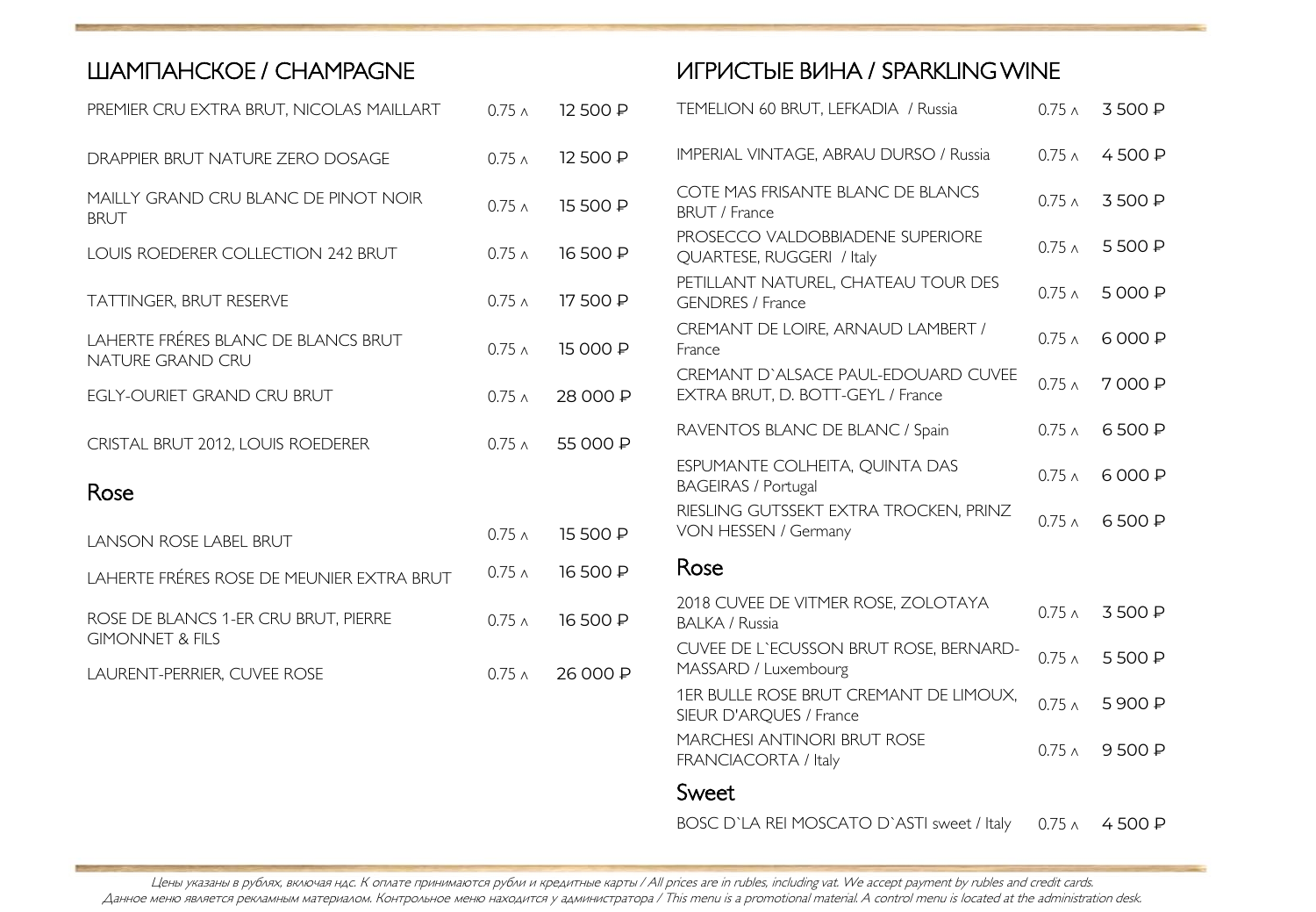| <b>PO3OBLIE BVIHA / ROSE WINE</b>                                      |                   |                       | <b><i>BEABIE BUHA OPAHLUUM / WHITE WINE FRANCE</i></b>                        |                   |          |
|------------------------------------------------------------------------|-------------------|-----------------------|-------------------------------------------------------------------------------|-------------------|----------|
| ROSE, GALITSKY AND GALITSKY / Krasnodar<br>Region                      | $0.75\Lambda$     | 5500 P                | RIESLING, TRIMBACH / Alsace                                                   | 0.75 <sub>A</sub> | 6000 P   |
| ZWEIGELT ROSE, MARKUS HUBER / Austria                                  | 0.75 <sub>A</sub> | 4000 P                | PINOT GRIS LES ELEMENTS, DOMAINE BOTT-GEYL<br>/ Alsace                        | 0.75 <sub>A</sub> | 6500 P   |
| BANDOL ROSE, DOMAINE DE LA BEGUDÉ /<br>Cotes de Provence, France       | 0.75 <sub>A</sub> | 6000 P                | MUSCADET SEVRE ET MAINE LA GRANDE<br>RESERVE DU MOULIN, DOMAINE GADAIS PERE & | 0.75 <sub>A</sub> | 5000 P   |
| REGALEALI LE ROSE, TASCA D'ALMERITA /<br>Sicilia, Italy                | $0.75\Lambda$     | 4000 P                | <b>FILS</b>                                                                   |                   |          |
| M MINUTY / Cotes de Provence, France                                   | $0.75\Lambda$     | 6000 P                | LE G DE CHÂTEAU GUIRAUD / Bordeaux                                            | 0.75 <sub>A</sub> | 5000 P   |
| 2020 SANCERRE GRANDE CUVEE, DE                                         | $0.75\lambda$     | 12 200 P              | 2014 CHÂTEAU CARBONNIEUX BLANC / Bordeaux                                     | 0.75 <sub>0</sub> | 10 500 P |
| LADOUCETTE / Loire Valley, France                                      |                   |                       | SANCERRE LES BARONNES, HENRI BOURGEOIS /<br>Loire Valley                      | 0.75 <sub>A</sub> | 7500 P   |
|                                                                        |                   |                       | 2018 CONDRIEU, E.GUIGAL / Rhone Valley                                        | $0.75\Lambda$     | 16 500 P |
| <b>AECEPTHISE BUHA / DESSERT WINE</b>                                  |                   |                       | CHARDONNAY "EN PARADIS" VIELLIES VIGNES                                       |                   |          |
| GEWÜRZTRAMINER, FETZER / Monterey, USA                                 | $0.75\Lambda$     | 2500P                 | ARBOIS, DOMAINE RIJCKAERT / Jura                                              | 0.75 <sub>A</sub> | 7500 P   |
| 2013 LA CHAPELLE DE CHÂTEAU LAFAURIE-<br>PEYRAGUEY / Sauternes, France |                   | 0.375 A 8 500 P       | 2018 FOURCHAUME CHABLIS 1-ER CRU,<br>DOMAINE GARNIER ET FILS / Bourgogne      | $0.75\Lambda$     | 12 000 P |
| 2017 EISWEIN GRUNER VELTLINER, WEINGUT<br>NIGL / Austria               |                   | $0.375 \wedge 8500 P$ | 2016 BEAUNE BASTION 1-ER CRU, D. CHANSON<br>PÉRE ET FILS / Bourgogne          | 0.75 <sub>A</sub> | 10 000 P |
| KABIR, TENUTA DI DONNAFUGATA / Sicilia,<br>Italy                       | $0.75\Lambda$     | 9000 P                | 2017 MERSAULT 1-ER CRU "BLAGNY" VIEILLES<br>VIGNES, RIJCKAERT / Bourgogne     | 0.75 <sub>A</sub> | 23 000 P |
| RECIOTO DELLA VALPOLICELLA, CORTE<br>GIARA / Veneto, Italy             | $0.5 \wedge$      | 8500 P                | 2018 CHABLIS LE CLOS GRAND CRU, JOSEPH<br>DROUHIN / Bourgogne                 | 0.75 <sub>A</sub> | 26 000 P |
|                                                                        |                   |                       | 2017 PULIGNY-MONTRACHET, OLIVIER LEFLAIVE /<br>Bourgogne                      | $0.75\Lambda$     | 30 000 P |
|                                                                        |                   |                       |                                                                               |                   |          |

2017 CORTON-CHARLEMAGNE GRAND CRU, DOI / CORTON-CHARLEMAGNE GRAND CRO, 20.75 λ 41 000 P<br>D.POISOT PÉRE ET FILS / Bourgogne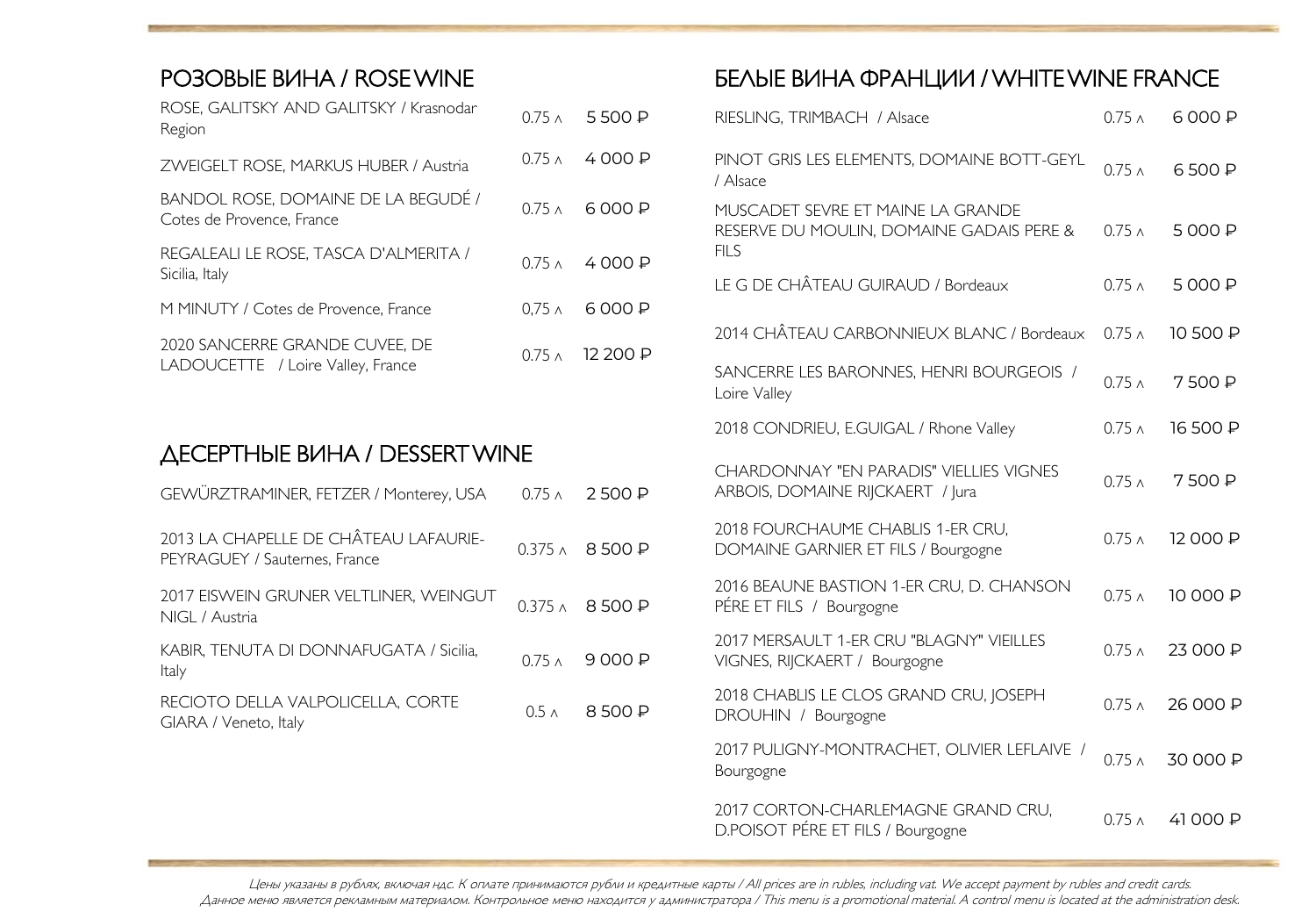# БЕЛЫЕ ВИНА ИТАЛИИ / WHITE WINE ITALY

| JANUB BIANCO, CANTINA DI PRIMA                                    | $0.75 \wedge 3000 \text{ P}$  |
|-------------------------------------------------------------------|-------------------------------|
| LE POGGERE EST! EST!! EST!!! DI MONTEFIASCONE,<br>FALESCO / Lazio | $0.75 \wedge 3000 \text{ P}$  |
| CASTELCERINO SOAVE, FILIPPI / Veneto                              | $0.75 \wedge 4800 \text{ P}$  |
| MERI VERMENTINO, ARGIOLAS / Sardegna                              | $0.75 \wedge 5000 \text{ P}$  |
| GEWÜRZTRAMINER, KALTERN CALDARO / Trentino-Alto<br>Adige          | $0.75 \wedge 5000 \text{ P}$  |
| GRECO DI TUFO, FEUDI DI SAN GREGORIO / Campania                   | $0.75 \wedge 5500 \text{ P}$  |
| PINOT GRIGIO, COLTERENZIO / Alto-Adidge                           | $0.75 \wedge 5000 \text{ P}$  |
| GAVI DEI GAVI "ETICHETTA NERA", LA SCOLCA /<br>Piedmont           | $0.75 \wedge 8.500 \text{ P}$ |
| 2018 FOSSO CANCELLI TREBBIANO D'ABRUZZO,<br>CHIAVOLICH / Abruzzo  | $0.75 \wedge 10000 \text{ P}$ |
|                                                                   |                               |

# БЕЛЫЕ ВИНА АВСТРИИ И ГЕРМАНИИ / WHITE WINE AUSTRIA & GERMANY

| RED STONE RIESLING, GUNDERLOCH / Rheinhessen,<br>Germany                       | $0.75 \wedge 5000 \text{ P}$ |   |
|--------------------------------------------------------------------------------|------------------------------|---|
| BLAUSCHIEFER RIESLING, WEINGUT KERPEN / Mosel,<br>Germany                      | $0.75 \wedge 5500 \text{ P}$ |   |
| GRUNER VELTLINER LOIBNER STEINFEDER, EMMERICH<br>KNOLL / Wachau, Austria       | $0.75 \wedge 6800 P$         |   |
| 2014 RIESLING KABINETT WALLUFER WALKENBERG, J.B.<br>BECKER / Rheingau, Germany | $0.75 \wedge 7000 \text{ P}$ |   |
| AHR BLANC DE NOIR SPÄTBURGUNDER, WEINGUT<br><b>BURGGARTEN / Ahr, Germany</b>   | $0.75 \wedge 6500 \text{ P}$ |   |
| RIESLING LANGENLOIS, HIEDLER / Kamptal, Austria                                | $0.75 \wedge 7000 \text{ P}$ | ( |
| METAMORPHOSIS, MARKUS HUBER / Lower Austria                                    | $0.75 \wedge 8500 \text{ P}$ |   |

# БЕЛЫЕ ВИНА ДРУГИХ СТРАН / WHITE WINE OTHER COUNTRIES

| DOM DIOGO ARINTO VINHO VERDE / Portugal                         | 0.75 <sub>A</sub> | 3500 P   |
|-----------------------------------------------------------------|-------------------|----------|
| ALVARINHO GRANIT, SOALHEIRO / Portugal                          | $0.75\Lambda$     | 6500 P   |
| THE FLOWER AND THE BEE, COTO DE<br>GOMARIZ / Spain              | 0.75 <sub>A</sub> | 5000 P   |
| LA VAL ALBARIÑO, BODEGAS LA VAL / Spain                         | 0.75 <sub>A</sub> | 5000 P   |
| SAUVIGNON BLANC RUEDA, MARQUES DE<br>RISCAL / Spain             | 0.75 <sub>A</sub> | 4500 P   |
| PAGOS DE GALIR GODELLO, CUNE / Spain                            | $0.75\Lambda$     | 5000 P   |
| PLACET, BODEGAS PALACIOS REMONDO /<br>Spain                     | 0.75 <sub>A</sub> | 8000P    |
| TOKA I FURMINT MANDOLAS / Hungary                               | 0.75 <sub>A</sub> | 8500P    |
| RKATSITELI RCHEULI QVEVRI, CHOTIASHVILI /<br>Georgia            | 0.75 <sub>A</sub> | 6000P    |
| CHARDONNAY MAX RESERVA, VIÑA<br>ERRAZURIZ / Chile               | 0.75 <sub>A</sub> | 5500 P   |
| SAUVIGNON BLANC GARUMA, VIÑA LEYDA /<br>Chile                   | $0.75\Lambda$     | 6000P    |
| RIESLING AUTUMN KOONUNGA HILL,<br>PENFOLDS / Australia          | $0.75\Lambda$     | 6000P    |
| SAUVIGNON BLANC ACONCAGUA VALLEY,<br>VIÑA ARBOLEDA / Chile      | 0.75 <sub>A</sub> | 6000P    |
| LAS MERCEDES SINGULAR SEMILLION,<br>J.BOUCHON / Chile           | 0.75 <sub>A</sub> | 4500 P   |
| CHENIN BLANC, SPICE ROUTE / South Africa                        | 0.75 <sub>A</sub> | 6000P    |
| KARIA CHARDONNAY, STAGS LEAP WINE<br>CELLARS / Napa Valley, USA | 0.75 <sub>A</sub> | 12 000 P |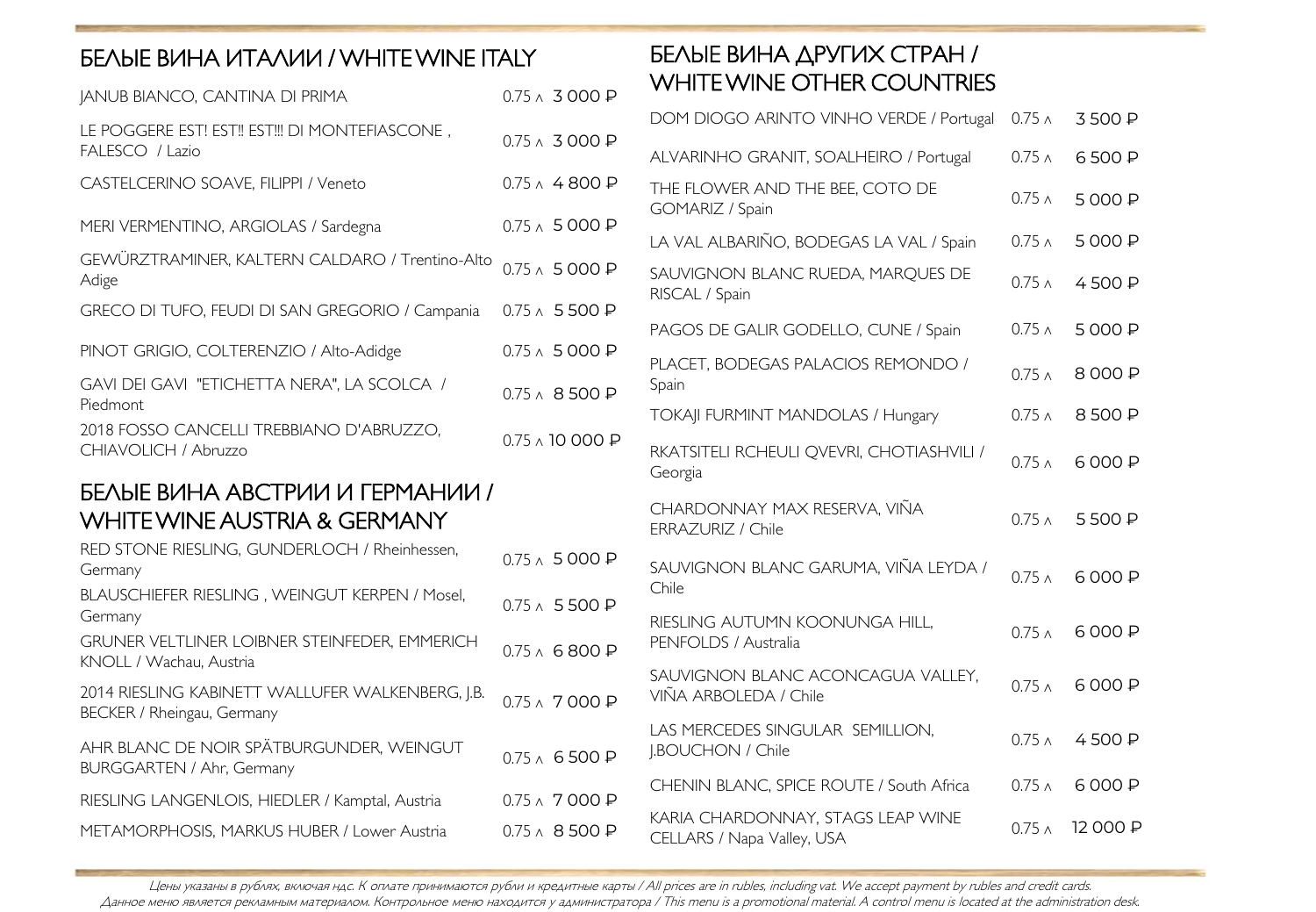### БЕЛЫЕ ВИНА РОССИИ / WHITE WINE RUSSIA

| РИСЛИНГ АБРАУ-ДЮРСО/ Краснодарский Край                          | $0.75 \wedge 3500 \text{ P}$ |
|------------------------------------------------------------------|------------------------------|
| ПЕТРИКОР БЛАН, ШУМРИНКА / Краснодарский край                     | 0.75 ∧ 3 000 ₽               |
| ШАРДОНЕ 100 ОТТЕНКОВ БЕЛОГО, ФАНАГОРИЯ /<br>Таманский полуостров | $0.75 \wedge 3500 P$         |
| СОВИНЬОН БЛАН РЕЗЕРВ, ШАТО ДЕ ТАЛЮ /<br>Краснодарский край       | $0.75 \wedge 4500 \text{ P}$ |
| РКАЦИТЕЛИ ВҮ REPIN, ЛОКО ЧИМБАЛИ / Крым                          | $0.75 \wedge 3500 \text{ P}$ |
| ПИНО БЛАН, УСАДЬБА ДИВНОМОРСКАЯ/<br>Краснодарский край           | 0.75 ∧ 6 000 ₽               |
| АЛИГОТЕ, УСАДЬБА МАРКОТХ / Краснодарский край                    | $0.75 \wedge 3000 \text{ P}$ |
| БУНТ, УЗУНОВ / Таманский полуостров                              | $0.75 \wedge 3500 \text{ P}$ |

# КРАСНЫЕ ВИНА ФРАНЦИИ / RED WINE FRANCE

| $0.75 \wedge 3500 \text{ P}$  | DA-DI, A'                             |
|-------------------------------|---------------------------------------|
| $0.75 \wedge 6000 P$          | 2017 BAF<br><b>RIVETTO</b>            |
| 0.75 ∧ 10 000 ₽               | <b>TAURASI</b>                        |
| 0.75 ∧ 19 500 ₽               | 2016 BRL<br><b>DEL BOS</b>            |
| 0.75 ∧ 26 000 ₽               | <b>2015 BRL</b><br>CASTELG<br>Tuscany |
| $0.75 \wedge 6000 \text{ P}$  | 2016 TIG                              |
| $0.75 \wedge 15000 \text{ P}$ | 2014 50 8                             |
|                               | 2013 SAS                              |
| $0.75 \wedge 25000 \text{ P}$ | 2014 ORI                              |
|                               |                                       |

2007 CHÂTEAU NENIN / Pomerol, Bordeaux 0.75 ∧ 27 000 P

2013 CHÂTEAU ANGELUS GRAND CRU CLASSE "A" 2013 CHATEAU ANGELUS GRAND CRU CLASSE "A" 0.75 λ 80 000 P<br>/ Saint-Emilion, Bordeaux

#### КРАСНЫЕ ВИНА ИТАЛИИ / RED WINE ITALY

| SASSI CHIUSI, BERTINGA / Tuscany                                                                      | $0.75 \wedge 6000 \text{ P}$   |
|-------------------------------------------------------------------------------------------------------|--------------------------------|
| GHIAIA NERA, TENUTA TASCANTE, TASCA<br>D'ALMERITA / Etna, Sicilia                                     | $0.75 \wedge 6500 P$           |
| VALPOLICELLA RIPASSO "MARA", CESARI / Veneto                                                          | $0.75 \wedge 6500 P$           |
| 2015 AMARONE DELLA VALPOLICELLA<br>VALPALTENA, BERTANI / Veneto                                       | $0.75 \wedge 13500 \text{ P}$  |
| BARBERA D'ALBA "TRE VIGNE", VIETTI / Piedmont                                                         | $0.75 \wedge 6800 P$           |
| LANGHE NEBBIOLO, MASSOLINO / Piedmont                                                                 | 0.75 ∧ 9 900 ₽                 |
| CHIANTI CLASSICO, RIECINE / Tuscany                                                                   | $0.15 \wedge 6500 \text{ P}$   |
| DA-DI, AVIGNONESI / Tuscany                                                                           | $0.75 \wedge 7000 \text{ P}$   |
| 2017 BAROLO DEL COMUNE DI SERRALUNGA,<br>RIVETTO / Piedmont                                           | $0.75 \wedge 13,500 \text{ P}$ |
| TAURASI, FEUDI DI SAN GREGORIO / Campania                                                             | 0.75 A 8 500 P                 |
| 2016 BRUNELLO DI MONTALCINO, CASTIGLION<br>DEL BOSCO / Tuscany                                        | 0.75 ∧ 13 000 ₽                |
| 2015 BRUNELLO DI MONTALCINO -<br>CASTELGIOCONDO, MARCHESI DE FRESCOBALDI / 0.75 ^ 15 000 P<br>Tuscany |                                |
| 2016 TIGNANELLO, ANTINORI / Tuscany                                                                   | $0.75 \wedge 35000 \text{ P}$  |
| 2014 50 & 50, AVIGNONESI & CAPANELLE / Tuscany 0.75 ^ 30 000 P                                        |                                |
| 2013 SASSICAIA, TENUTA SAN GUIDO / Tuscany                                                            | $0.75 \wedge 55000 \text{ P}$  |
| 2014 ORNELLAIA / Tuscany                                                                              | $0.75 \wedge 55000 \text{ P}$  |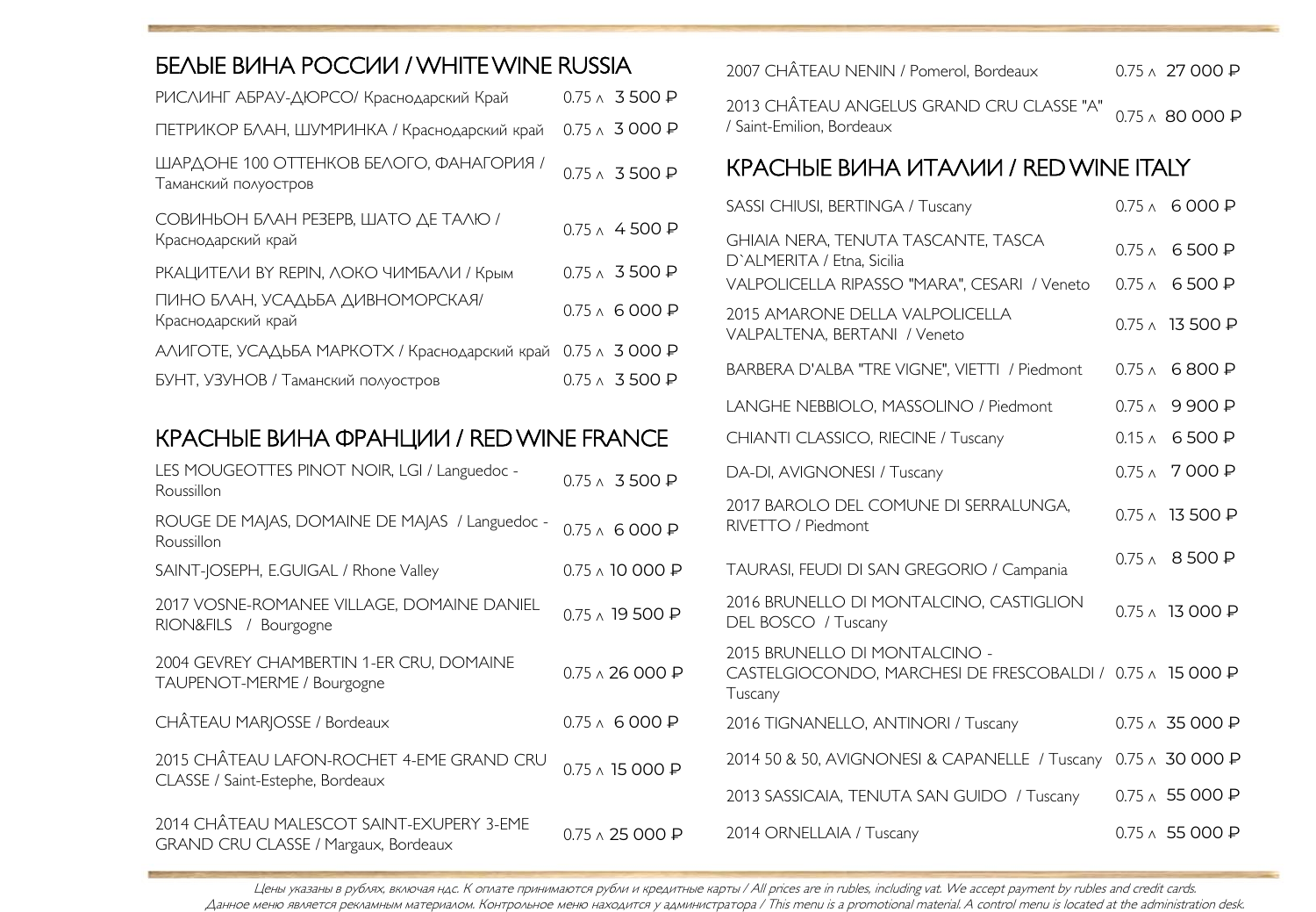# КРАСНЫЕ ВИНА ДРУГИХ СТРАН / RED WINE OTHER COUNTRIES

| SPATBURGUNDER, SCHLOSS<br>REINHARTSHAUSEN / Rheingau, Germany |               | 0.75 ∧ 5500 ₽                 |
|---------------------------------------------------------------|---------------|-------------------------------|
| 2016 MARQUES DE RISCAL RESERVA / Rioja, Spain                 |               | $0.75 \wedge 6500 \text{ P}$  |
| PETALOS, DESCENDIENTES DE JOSE PALACIOS /<br>Bierzo, Spain    |               | $0.75 \wedge 7000 \text{ P}$  |
| LA SOLANA, SUERTES del MARQUES / Island of<br>Tenerife, Spain |               | $0.75 \wedge 8500 \text{ P}$  |
| 2014 IMPERIAL GRAN RESERVA, CUNE / Rioja,<br>Spain            |               | $0.15 \wedge 15000 \text{ P}$ |
| PINOTAGE, SPICE ROUTE / Swartland, South Africa               |               | $0.75 \wedge 5500 \text{ P}$  |
| MALBEC, ACHAVAL FERRER / Mendoza, Argentina                   | $0.75 \wedge$ | 6 000 ₽                       |
| ANGEL'S SHARE, TWO HANDS / McLaren Valley,<br>Australia       | $0.75 \wedge$ | 6 000 ₽                       |
| PROTOTYPE ZINFANDEL, RAYMOND WINERY /<br><b>USA</b>           |               | $0.75 \wedge 4500 \text{ P}$  |
|                                                               |               |                               |

# КРАСНЫЕ ВИНА РОССИИ / RED WINE RUSSIA

| КАБЕРНЕ СОВИНЬОН, АБРАУ-ДЮРСО /<br>Краснодарский край               | $0.75 \wedge$     | 3000 P   |
|---------------------------------------------------------------------|-------------------|----------|
| КЮВЕ №1, УСАДЬБА МАРКОТХ /<br>Краснодарский край                    | 0.75 <sub>A</sub> | 4500 $P$ |
| ТЕРРУАР РЕД КЛЁН, ГАЙ КОДЗОР /<br>Краснодарский край                | 0.75 <sub>A</sub> | 3800 P   |
| КАБЕРНЕ СОВИНЬОН СЕМЕЙНЫЙ РЕЗЕРВ,<br>СИКОРЫ / Краснодарский край    | 0.75 <sub>A</sub> | 5500 P   |
| КОЗАК, ГАЛИЦКИЙ & ГАЛИЦКИЙ /<br>Краснодарский край                  | $0.75\Lambda$     | 5500 P   |
| МЕРЛО РЕЗЕРВ, ШАТО ДЕ ТАЛЮ /<br>Краснодарский край                  | 0.75 <sub>A</sub> | 4500 $P$ |
| ПИНО НУАР РЕЗЕРВ, АЛЬМА ВЭЛЛИ / Крым                                | $0.75\lambda$     | 6 000 ₽  |
| САПЕРАВИ 100 ОТТЕНКОВ КРАСНОГО,<br>ФАНАГОРИЯ / Таманский полуостров | 0.75 <sub>A</sub> | 3000 P   |
| КРАСНОСТОП ЗОЛОТОВСКИЙ,<br>ВЕДЕРНИКОВ / Краснодарский край          | 0.75 <sub>A</sub> | 7500 P   |
| СУРБ ГЕВОРГ, ШУМРИНКА / Краснодарский<br>край                       | 0.75 <sub>A</sub> | 5500 P   |
| PEHECCAHC KAPMEHEP, PAEBCKOE /<br>Краснодарский край                | 0.75 <sub>A</sub> | 3500 P   |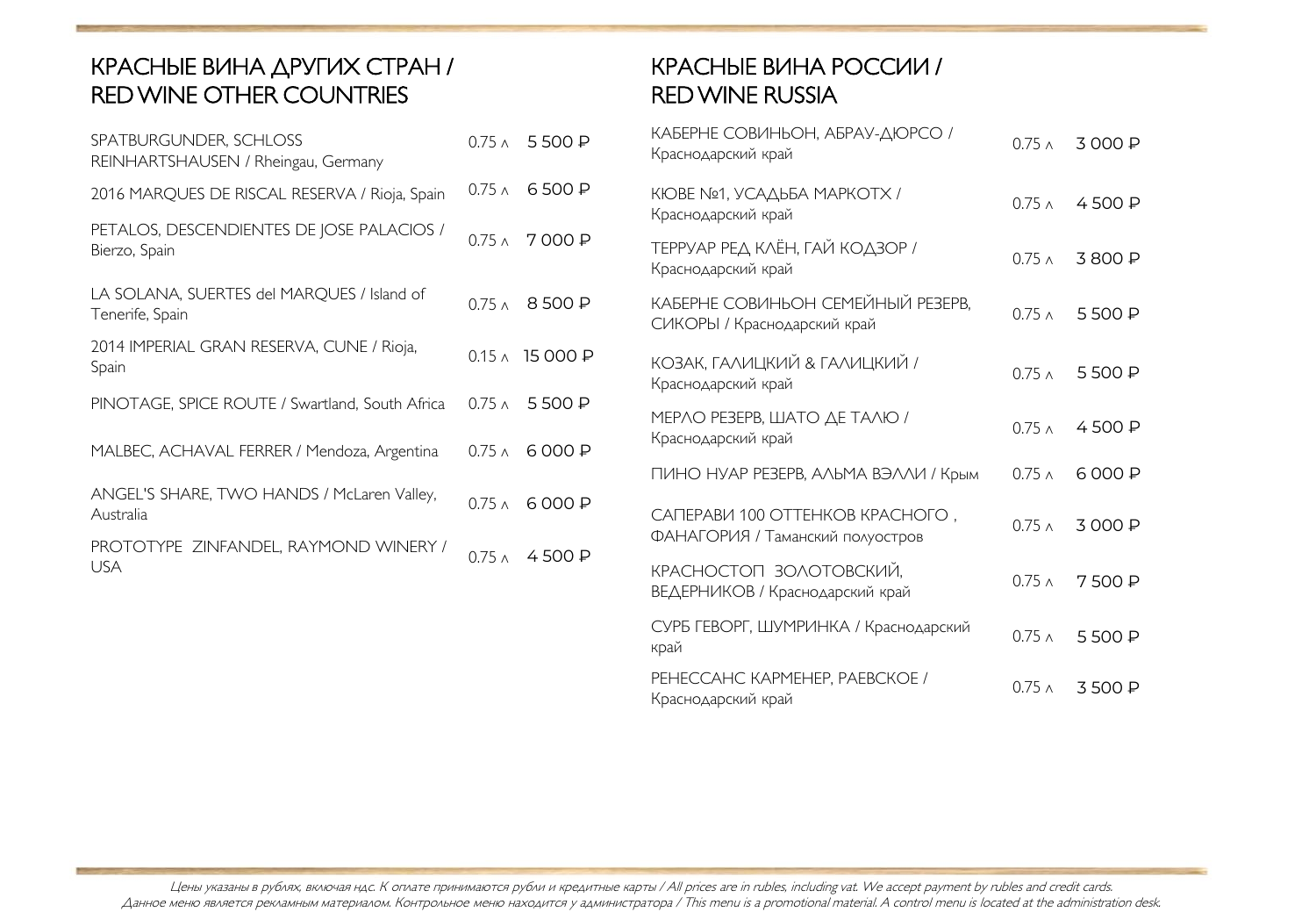# КОКТЕЙЛИ / COCKTAILS

| Cinema Sour                                                                     | 90 ml  | 700 P | <b>Black Pearl</b>                                                                      | 140 ml | 850 P |
|---------------------------------------------------------------------------------|--------|-------|-----------------------------------------------------------------------------------------|--------|-------|
| Водка Чистые Росы, сироп попкорн,                                               |        |       | Текила Sauza, ликер Creme de Mure,                                                      |        |       |
| ЛИМОННЫЙ СОК                                                                    |        |       | пюре ежевика, сок лайма, сахарный сироп                                                 |        |       |
| Five o'clock                                                                    | 115 ml | 750 P | <b>Bramble</b>                                                                          | 140 ml | 850 P |
| Водка Чистые Росы ржаная, ликер Italicus,                                       |        |       | Джин Beefeater Pink, ликер Creme de Mure,                                               |        |       |
| сахарный сироп, лимонный сок                                                    |        |       | сок лайма, сахарный сироп                                                               |        |       |
| East Mix                                                                        | 165 ml | 800 P | <b>BAO</b>                                                                              | 140 ml | 900 P |
| Джин Beefeater Pink, ликер личи, сироп жасмин,                                  |        |       | Pom Botafogo White, ром Captain Morgan Spiced<br>Gold, pom Captain Morgan Black Spiced, |        |       |
| пюре личи, лимонный сок                                                         |        |       | Cointreau Blood Orange, пюре манго,                                                     |        |       |
| Lychee Tini                                                                     | 175 ml | 750 P | лимонный сок, сироп фалернум                                                            |        |       |
| Водка Absolut Currant, ликер личи,                                              |        |       | Fish House Punch                                                                        | 110 ml | 750 P |
| пюре личи, лимонный сок, сироп личи                                             |        |       | Ром Captain Morgan Black Spiced, коньяк Martell<br>V.S., ликер персик, лимонный сок,    |        |       |
| Russian spring punch                                                            | 200 ml | 850 P | сахарный сироп, мускатный орех                                                          |        |       |
| Водка Absolut Raspberry, ликер Creme de Cassis,<br>игристое вино, лимонный сок, |        |       | Cherry Sour                                                                             | 95 ml  | 700 P |
| сахарный сироп                                                                  |        |       | Бурбон Jim Beam, ликер Maraschino,                                                      |        |       |
|                                                                                 |        |       | ЛИМОННЫЙ СОК, СИРОП ВИШНЯ                                                               |        |       |
| Chilean breakfast                                                               | 115 ml | 700 ₽ |                                                                                         |        |       |
| Писко Tres Erres, аперитив Aperol,                                              |        |       | Pornstar Martini                                                                        | 165 ml | 700 P |
| , лимонный сок, сироп розовый грейпфрут                                         |        |       | Водка Absolut Vanilla, пюре маракуйя, сахарный<br>сироп, сок лимона, просекко           |        |       |
| Seventh heaven                                                                  | 135 ml | 850 P | Apple Tini                                                                              | 130 ml | 700 P |
| Текила Sauza, ликер Cointreau Blood Orange,                                     |        |       | Водка Absolut Pears, ликер яблоко,                                                      |        |       |
| пюре манго, пюре клубника, сок лайма,                                           |        |       | сироп яблоко, сок лимона                                                                |        |       |
| сахарный сироп                                                                  |        |       |                                                                                         |        |       |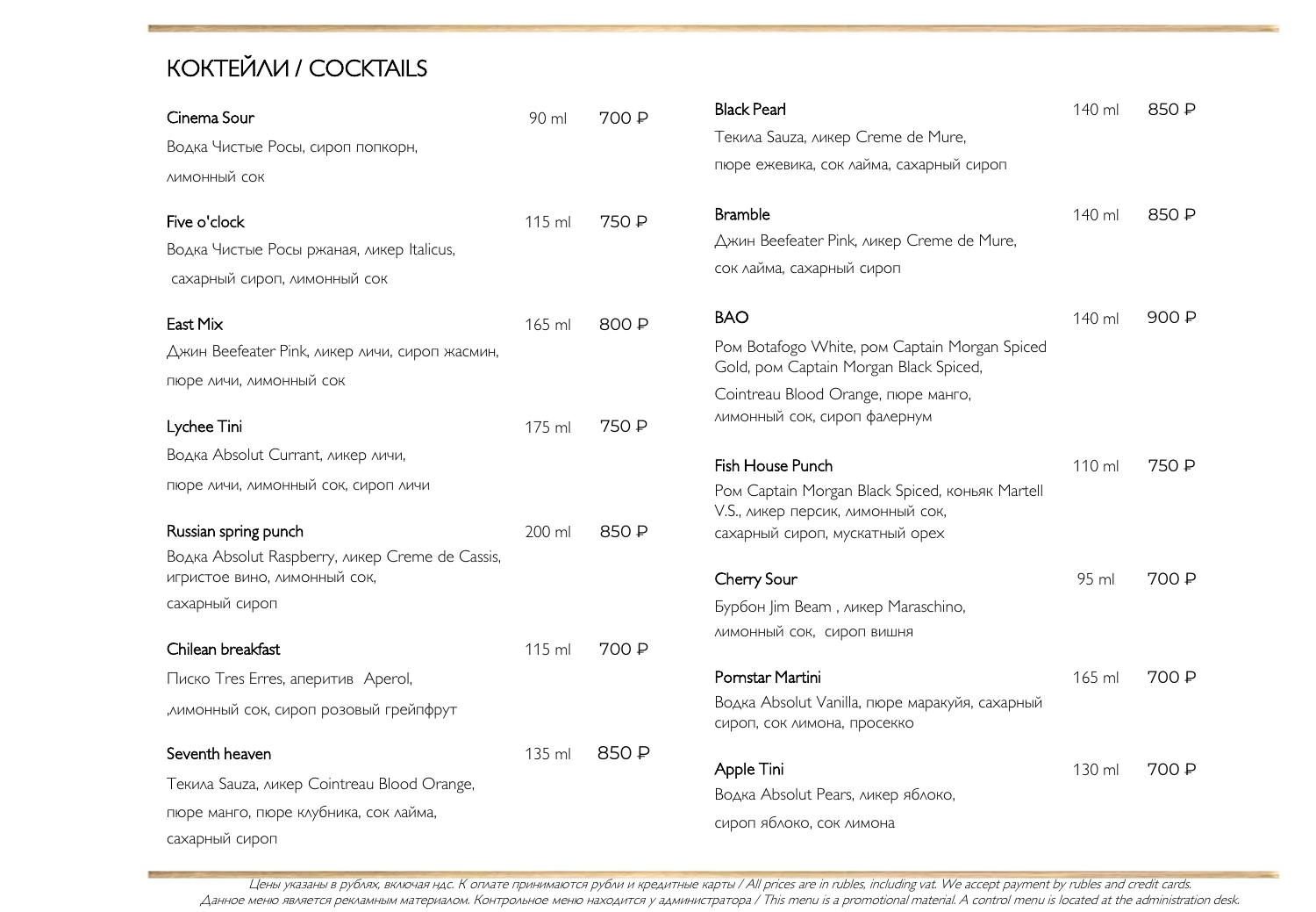| Americano                                                                        | 140 ml | 700 P | <b>B</b> UCKU / WHISKY                                        |       |        |
|----------------------------------------------------------------------------------|--------|-------|---------------------------------------------------------------|-------|--------|
| Биттер Campari, вермут Martini Rosso,                                            |        |       |                                                               |       |        |
| содовая                                                                          |        |       | SCOTLAND / ШОТЛАНДИЯ                                          |       |        |
| Mai Tai                                                                          | 120 ml | 900 P | Blended Whisky / Купажированный Виски                         |       |        |
| Ром Botafogo White, ром Captain Morgan Black<br>Spiced, pom Captain Morgan Gold. |        |       | Dewar's 8 y.o. Caribbean Smooth<br>Дюарс 8 лет Кариббеан Смуз | 50 ml | 600 P  |
| ликер Cointreau, ликер Luxardo amaretto, сироп<br>миндаль, лимонный фреш         |        |       | Chivas Regal 12 y.o.                                          | 50 ml | 900 ₽  |
| Hugo<br>Ликер St-Germain, игристое вино, содовая, мята,                          | 150 ml | 850 P | Чивас Ригал 12 лет                                            |       |        |
| лайм                                                                             |        |       | Chivas Regal 18 y.o<br>Чивас Ригал 18 лет                     | 50 ml | 1600 P |
| Four Side                                                                        | 150 ml | 850 P |                                                               |       | 4500 P |
| Ликер персик, ликер Suze, просекко                                               |        |       | Chivas Regal 25 y.o<br>Чивас Ригал 25 лет                     | 50 ml |        |
| Very berry                                                                       | 190 ml | 900 ₽ | Royal Salute 21 y.o.                                          | 50 ml | 3800 P |
| Джин Beefeater Pink, ликер Creme de Cassis,<br>ликер вишня, сироп клубника,      |        |       | Роял Салют 21 год                                             |       |        |
| клубничное пюре, лимонный сок, содовая                                           |        |       | <b>Ballantines Finest</b>                                     | 50 ml | 500 P  |
| <b>BEPMYT / VERMOUTH</b>                                                         |        |       | Баллантайнс Файнест                                           |       |        |
| <b>MARTINI Bianco</b><br>Мартини Бьянко                                          | 100 ml | 450 P | Ballantines 12 y.o.<br>Баллантайнс 12 лет                     | 50 ml | 900 P  |
|                                                                                  |        |       | Pure Malt Whisky / Чистосолодовый виски                       |       |        |
| MARTINI Extra Dry<br>Мартини Экстра Драй                                         | 100 ml | 450 P | Chivas Ultis<br>Чивас Алтис                                   | 50 ml | 2700 P |
| <b>MARTINI</b> Fiero<br>Мартини Фиеро                                            | 100 ml | 450 P | Monkey Shoulder<br>Манки Шолдер                               | 50 ml | 900 P  |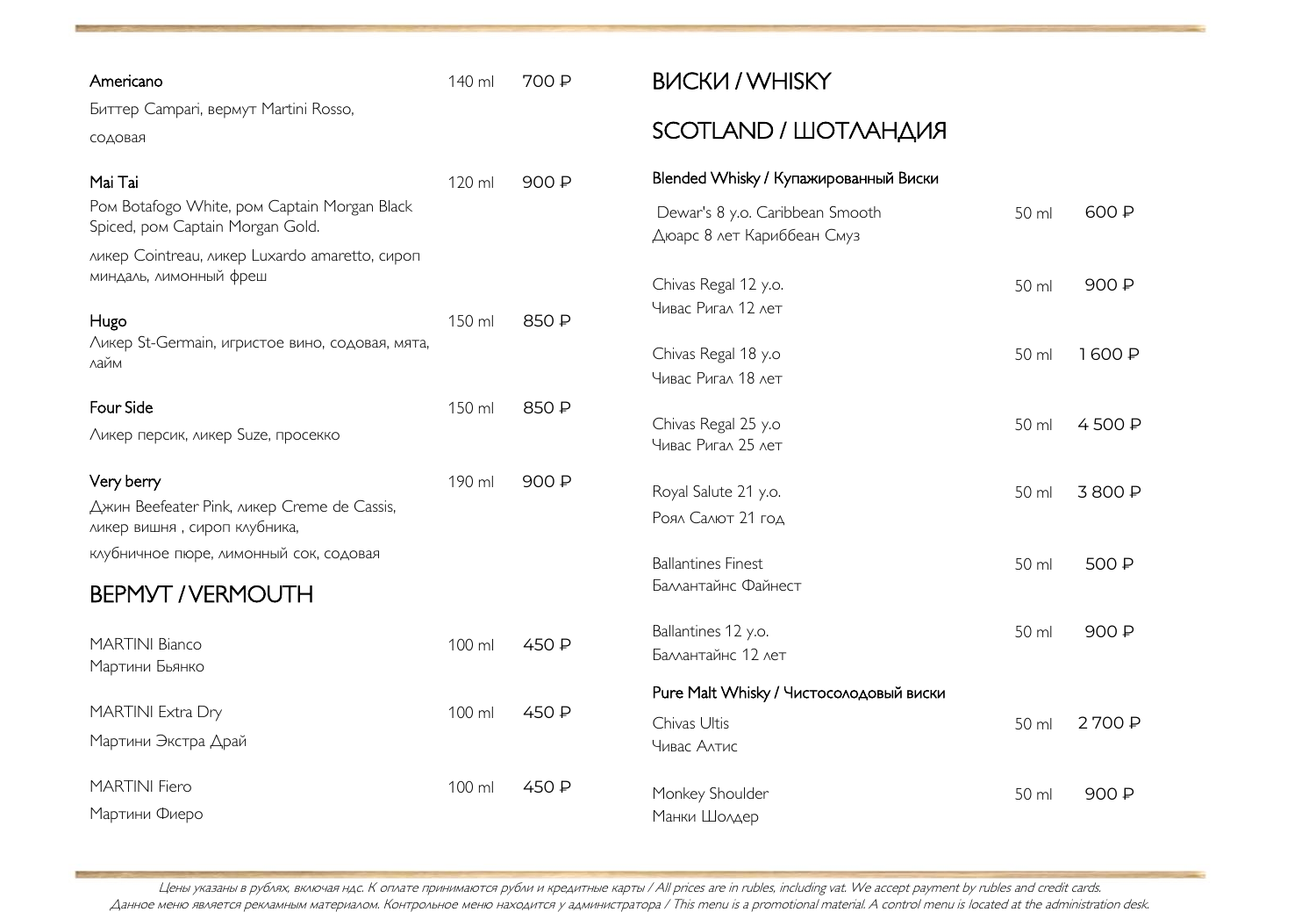| Single Malt Whisky / Односолодовый виски                       |       |        | Talisker 10 y.o.                                    | 50 ml | 1200 P |
|----------------------------------------------------------------|-------|--------|-----------------------------------------------------|-------|--------|
| Glenmorangie The Original                                      | 50 ml | 1000 P | Талискер 10 лет                                     |       |        |
| Гленморанджи Ориджинал                                         |       |        | Cardhu 12 y.o.                                      | 50 ml | 1200 P |
| Glenmorangie Nectar<br>Гленморанджи Нектар                     | 50 ml | 1000 P | Карду 12 лет                                        |       |        |
| Glenmorangie Lasanta<br>Гленморанджи Ласанта                   | 50 ml | 1100 P | Auchentoshan American OAK<br>Акентошан Американ ОАК | 50 ml | 850 P  |
| Ardberg Scotch 10 Y.O.<br>Ардберг Скотч 10 лет                 | 50 ml | 900 P  | Auchentoshan 12 y.o.<br>Акентошан 12 лет            | 50 ml | 1000 P |
| The Macallan 12 y.o. Triple cask<br>Макаллан 12 лет Трипл каск | 50 ml | 1200₽  | The Glenlivet 12 y.o.<br>Гленливет 12 лет           | 50 ml | 1200 P |
| The Macallan 15 y.o. Triple cask<br>Макаллан 15 лет Трипл каск | 50 ml | 2200 P | The Glenlivet 18 y.o.<br>Гленливет 18 лет           | 50 ml | 1700 P |
| The Macallan 18 y.o. Triple cask<br>Макаллан 18 лет Трипл каск | 50 ml | 2700 P | Glenfiddich 12 y.o.<br>Гленфидик 12 лет             | 50 ml | 1200 P |
| The Macallan 21 y.o. Triple cask<br>Макаллан 21 год Трипл каск | 50 ml | 4500 P | Glenfiddich 15 y.o.<br>Гленфидик 15 лет             | 50 ml | 1800 P |
| Laphroaig 10 y.o.<br>Лафройг 10 лет                            | 50 ml | 1200₽  | Glenfiddich 18 y.o.<br>Гленфидик 18 лет             | 50 ml | 2500 P |
| The Singleton 12 y.o.<br>Синглтон 12 лет                       | 50 ml | 1000 P | Glenfiddich 21 y.o.<br>Гленфидик 21 год             | 50 ml | 3500 P |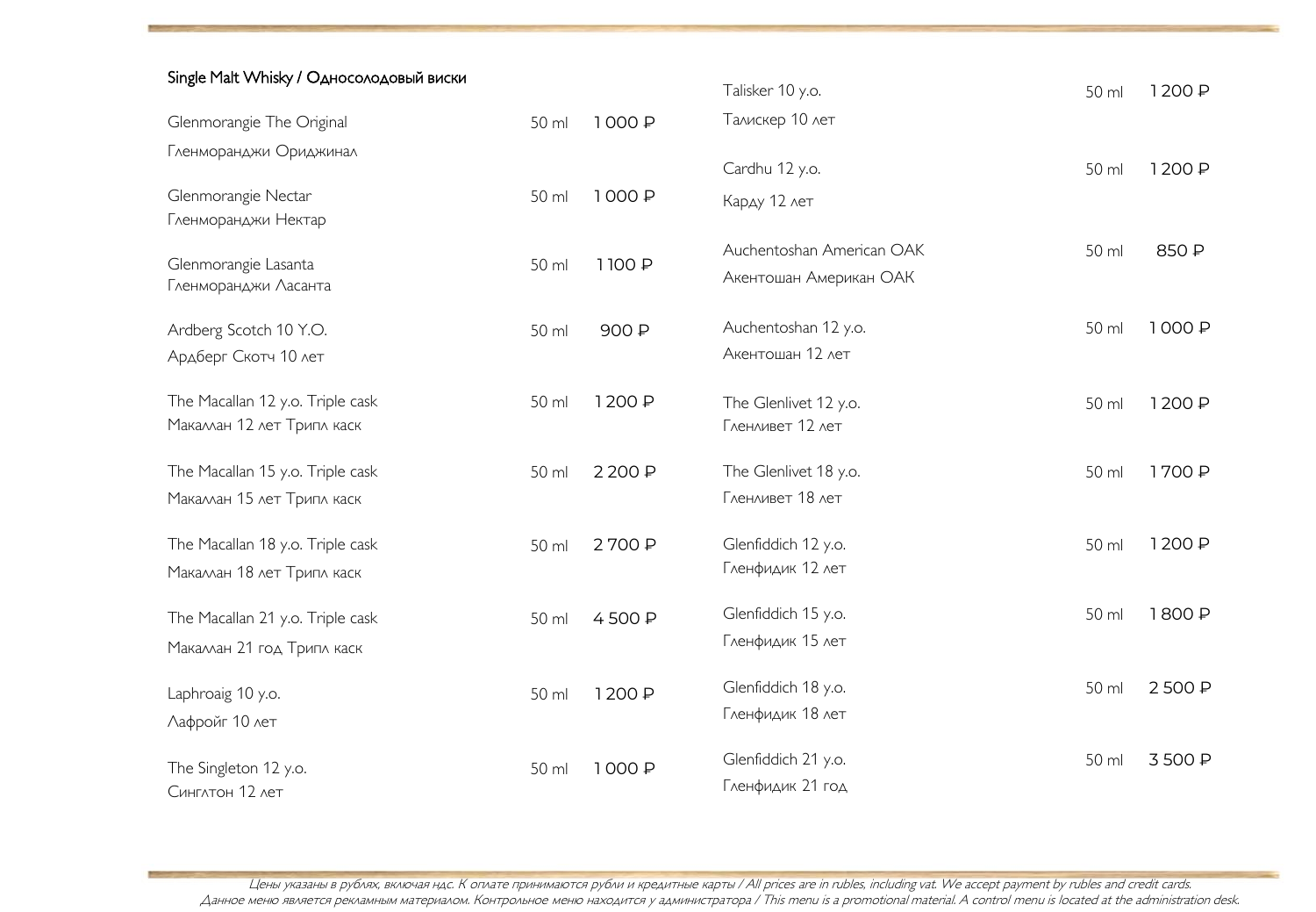| <b>IRISH WHISKEY / ИРЛАНДСКИЙ ВИСКИ</b>                       |       |       | Tennessee Whiskey / Тен                               |
|---------------------------------------------------------------|-------|-------|-------------------------------------------------------|
| Single Malt Whiskey / Односолодовый виски                     |       |       | Jack Daniel's No 7<br>Джек Дэниелс № 7                |
| Bushmills Malt 10 y.o.<br>Бушмилз Молт 10 лет                 | 50 ml | 850 P | Jack Daniel's Honey                                   |
| Blended Whiskey / Купажированный Виски                        |       |       | Джек Дэниелс Хани                                     |
| <b>Bushmills Original</b><br>Бушмилз Ориджинал                | 50 ml | 500 P | Jack Daniel's Single Barrel<br>Джек Дэниелс Сингл Бар |
| Jameson                                                       | 50 ml | 550 P | RYE WHISKEY / PXAHC                                   |
| Джемесон<br>Jameson Black Barrel                              | 50 ml | 750 P | <b>Bulleit Rye</b><br>Буллет Рай                      |
| Джемесон Блек Баррел<br>AMERICAN WHISKEY / АМЕРИКАНСКИЙ ВИСКИ |       |       | Jim Beam Rye<br>Джим Бим Рай                          |
| Bourbon / Бурбон                                              |       |       | ORGANIC VODKA / OP                                    |
| Jim Beam                                                      | 50 ml | 500 P | Spelta<br>Спельта                                     |
| Джим Бим<br>Jim Beam Red Stag Black Cherry                    | 50 ml | 550 P | Chisti Rosi<br>Чистые Росы                            |
| Джим Бим Ред Стаг Черешня                                     |       |       | Chisti Rosi Rye                                       |
| Woodford Reserve<br>Вудфорд Резерв                            | 50 ml | 900 P | Чистые Росы из ржаного<br><b>RUSSIAN VODKA</b>        |
| Wild Turkey 81                                                | 50 ml | 650 ₽ | ВОДКА                                                 |
| Уайлд Тёки 81                                                 |       |       | Beluga Noble                                          |
| Maker's Mark                                                  | 50 ml | 700 P | Белуга Нобл                                           |
| Мэйкерс Марк<br><b>Bulleit Bourbon</b>                        | 50 ml | 700 P | Beluga Gold Line<br>Белуга Золотая Линия              |
| Буллет Бурбон                                                 |       |       | Onegin                                                |
|                                                               |       |       |                                                       |

несси Виски 50 ml 600 P 50 ml 600 P 50 ml 1 100 P ррел ОЙ ВИСКИ Bulleit Rye 50 ml 50 ml 50 ml 50 ml 50 ml 50 ml 50 ml 50 ml 50 ml 50 ml 50 ml 50 ml 50 ml 50 ml 50 ml 50 ml 50 50 ml 600 P РГАНИК ВОДКА 50 ml 700 P Chisti Rosi **Chisti** Rosi **1999** Chisti Rosi Rye 50 ml 450 P зерна **V РУССКАЯ** 50 ml 480 P Beluga Gold Line 50 ml 50 ml 50 P 50 ml 450 P Онегин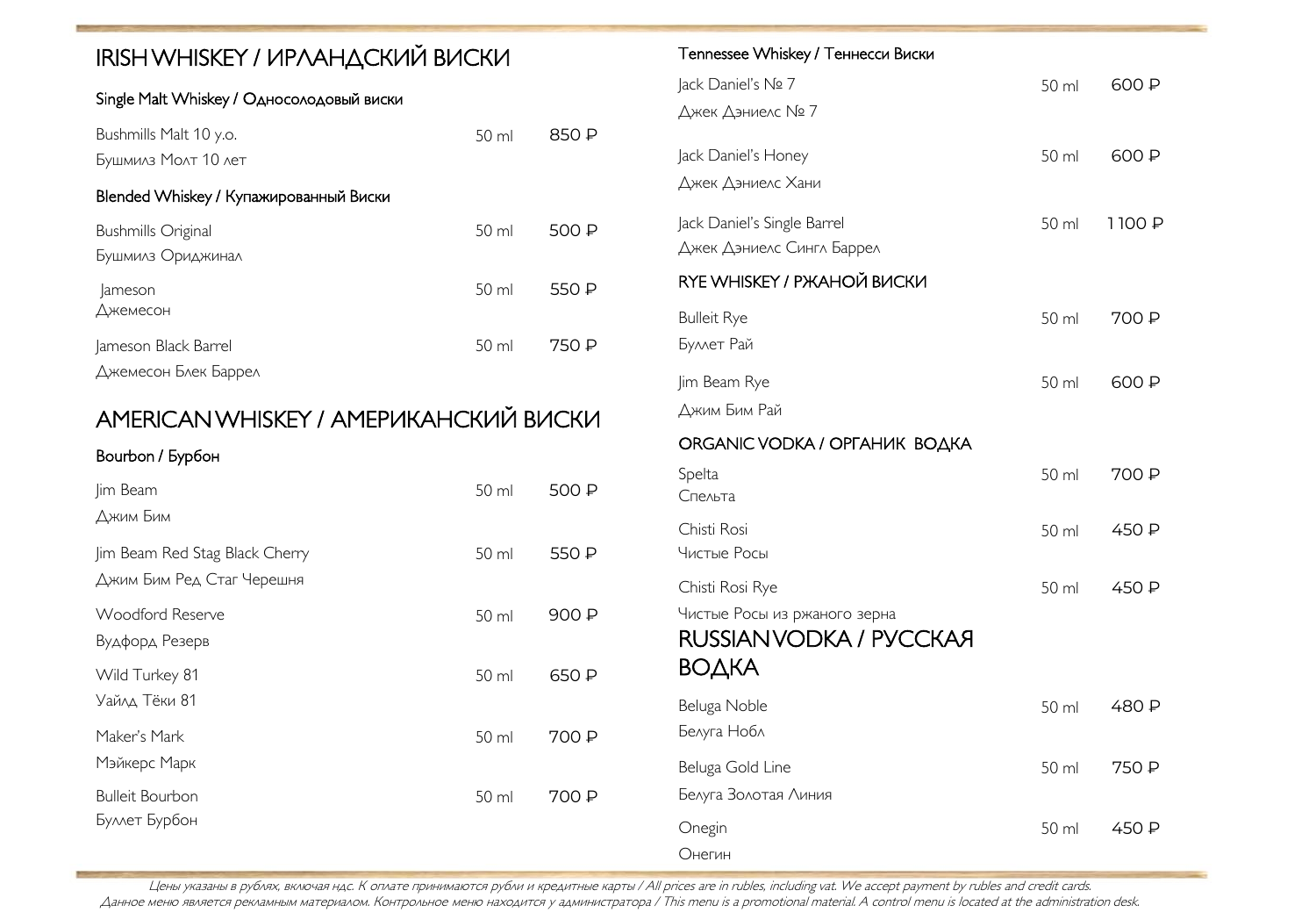# IMPORTED VODKA / ИМПОРТНАЯ ВОДКА

| Absolut                       | 50 ml | 400 P | Don Papa 7 y.o.                       | 50 ml | 700 P   |
|-------------------------------|-------|-------|---------------------------------------|-------|---------|
| Абсолют                       |       |       | Дон Папа 7 лет                        |       |         |
| Grey Goose<br>Грей Гуз        | 50 ml | 650 P | Zacapa 23 y.o.                        | 50 ml | 1700 P  |
|                               |       |       | Закапа 23 года                        |       |         |
| POM / RUM                     |       |       | Zacapa X.O.                           | 50 ml | 2 200 P |
| Legendario Elixir de Cuba     | 50 ml | 550 P | Закапа Х.О.                           |       |         |
| Легендарио Элексир де Куба    |       |       | КАШАСА / CACHASA                      |       |         |
| Beach House Spiced            | 50 ml | 550 P | Yaguara                               | 50 ml | 1000 P  |
| Бич Хауз Спайсед              |       |       | Ягуара                                |       |         |
| Captain Morgan Spiced Gold    | 50 ml | 450 P | ДЖИН / GIN                            |       |         |
| Капитан Морган Пряный Золотой |       |       | Tanqueray Ten                         | 50 ml | 1100 P  |
| Captain Morgan Black Spiced   | 50 ml | 500 P | Танкерей Тэн                          |       |         |
| Капитан Морган Черный Пряный  |       |       | Beefeater                             | 50 ml | 500 P   |
| Havana Club Anejo 3 Anos      | 50 ml | 450 P | Бифитер                               |       |         |
| Гавана Клаб Аньехо 3 Года     |       |       | <b>Beefeater Pink</b><br>Бифитер Пинк | 50 ml | 500 P   |
| Havana Club Anejo 7 Anos      | 50 ml | 650 P | Hendrick's                            | 50 ml | 1100 P  |
| Гавана Клаб Аньехо 7 Лет      |       |       | Хендрикс                              |       |         |
| ,3Bacardi Anejo 4             | 50 ml | 550 P | Bombay Sapphire                       | 50 ml | 700 P   |
| Бакарди Аньехо 4 года         |       |       | Бомбей Сапфир                         |       |         |
| Brugal Anejo                  | 50 ml | 550 P | <b>Brockmans</b>                      | 50 ml | 800 P   |
| Бругал Аньехо                 |       |       | Брокманс                              |       |         |
| Brugal 1888                   | 50 ml | 1200₽ | Generous                              | 50 ml | 800 P   |
| Бругал 1888                   |       |       | Дженероуз                             |       |         |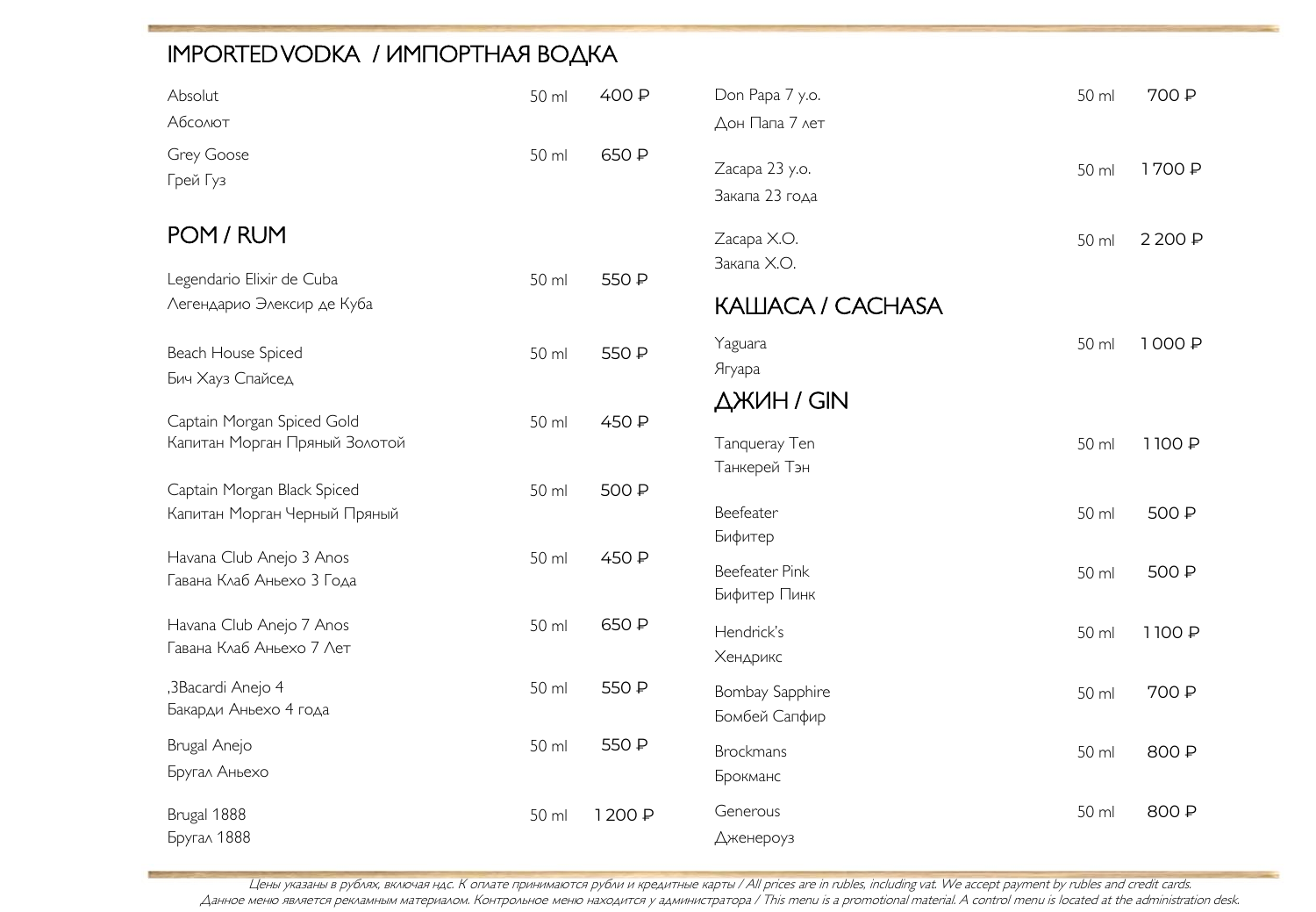# ТЕКИЛА / TEQUILA

# КОНЬЯК / COGNAC

| Don Julio Blanco<br>Дон Хулио Бланко          | 50 ml | 1000₽  | Hennessy V.S.<br>Хеннесси В.С.             | 50 ml | 950 P   |
|-----------------------------------------------|-------|--------|--------------------------------------------|-------|---------|
| Don Julio Reposado<br>Дон Хулио Репосадо      | 50 ml | 1300 P | Hennessy V.S.O.P.<br>Хеннесси В.С.О.П.     | 50 ml | 1400 P  |
| Patron Reposado<br>Патрон Репосадо            | 50 ml | 1100 P | James Hennessy<br>Джеймс Хеннесси          | 50 ml | 2000 P  |
| Patron Silver<br>Патрон Сильвер               | 50 ml | 1000 P | Hennessy X.O.<br>Хеннесси Х.О.             | 50 ml | 3400 P  |
| Olmeca Blanco<br>Ольмека Серебряная           | 50 ml | 550 P  | Martell V.S.                               | 50 ml | 900 P   |
| Olmeca Gold<br>Ольмека Золотая                | 50 ml | 600 P  | Мартель В.С.<br>Martell V.S.O.P.           | 50 ml | 1200 P  |
| Espolon Blanco<br>Эсполон Бланко              | 50 ml | 500 P  | Мартель В.С.О.П.<br>Martell X.O.           |       |         |
| MECKAAb / MESCAL                              |       |        | Мартель Х.О.                               | 50 ml | 3 200 P |
| Vida<br>Вида                                  | 50 ml | 850 P  | Courvoisier V.S.O.P.<br>Курвуазье В.С.О.П. | 50 ml | 1050 P  |
| <b>ПИСКО / PISCO</b>                          |       |        | Courvoisier X.O<br>Курвуазье Х.О.          | 50 ml | 3300 P  |
| <b>Tres Erres</b><br>Tpec <i><b>Эppec</b></i> | 50 ml | 600 P  |                                            |       |         |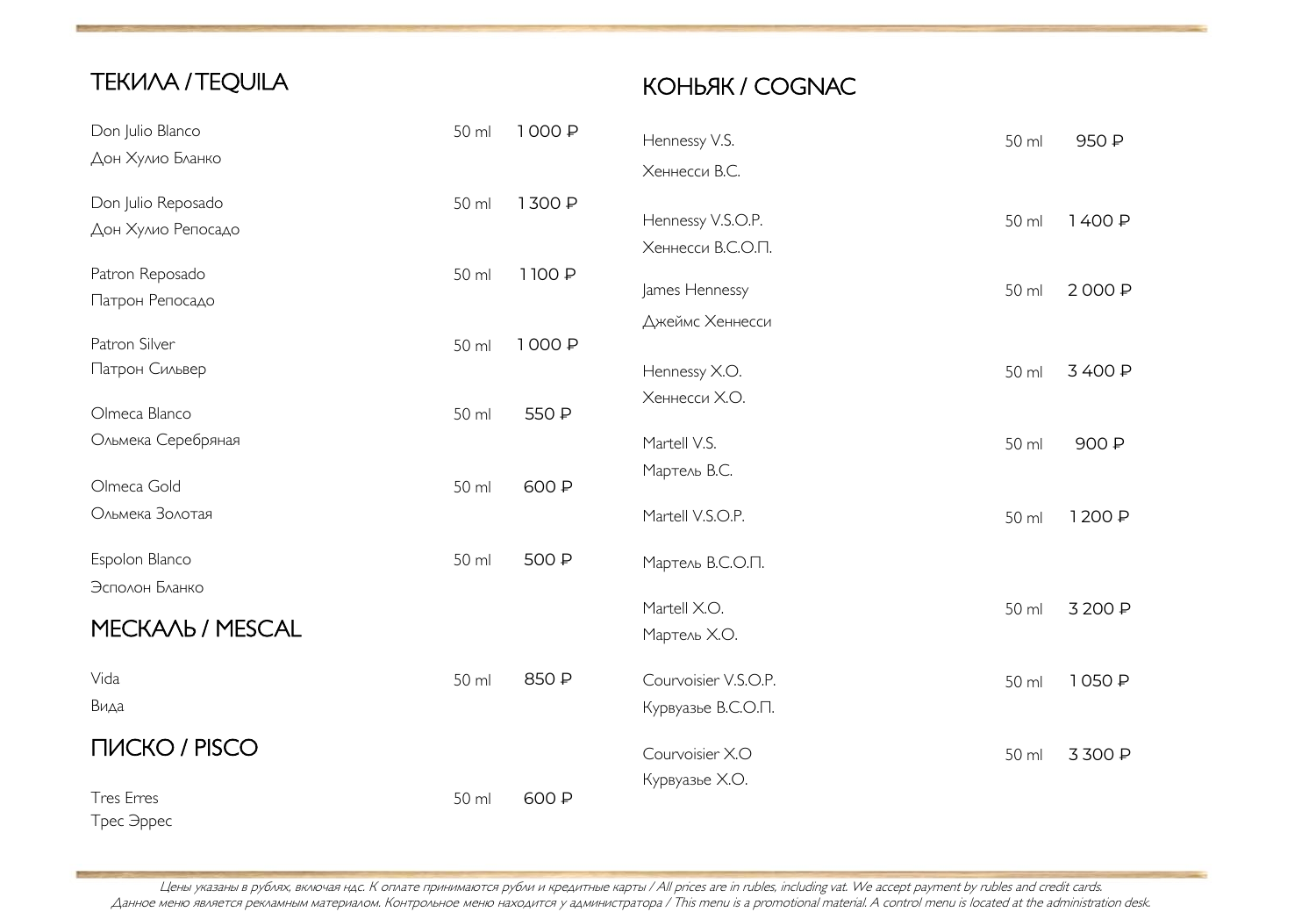#### АРМЯНСКИЙ БРЕНДИ / АRАRАТ Ararat Akhtamar 10 y.o. 50 ml 700 P Арарат Ахтамар 10 лет. Ararat Nairi 20 y.o. 50 ml 1 300 P Арарат Наири 20 лет ПОРТО / PORTO Graham's 10 years old (Tawny) 50 ml 900 P Гремс 10 лет (Тони) Graham's 20 years old (Tawny) 50 ml 1400 P Гремс 20 лет (Тони) ХЕРЕС / JERES Amontillado Contrabandista 50 ml 700 P Амонтийадо Контрабандиста Fino Inocente Valdespino 50 ml 700 P Фино Иносенте Вальдеспино ГРАППА / GRAPPA Friulana Nonino 50 ml 900 P Фриулана Нонино Il Pirus di Nonino 50 ml 1 500 ₽ ЧАЧА / СHACHA Aqua Vitae Fanagoria Аква Витае Фанагория 50 ml 650 ₽ КАЛЬВАДОС / CALVADOS Pere Magloire Fine V.S. 50 ml 800 P Пер Маглуар Файн В.С. Boulard VSOP 50 ml 1 300 P Булар VSO Boulard XO 50 ml 1 800 P Булар ХО САКЕ / SAKE Daygindze Osakaya Tebey 100 ml 750 P Дайгиндзе Осакая Тёбэй Alladin Yuzu 100 ml 1 500 P Алладин Юдзу Aizu Homare Daiginjo 100 ml 2 400 P Аидзу Хомарэ Дайгиндзё

Иль Пирус ди Нонино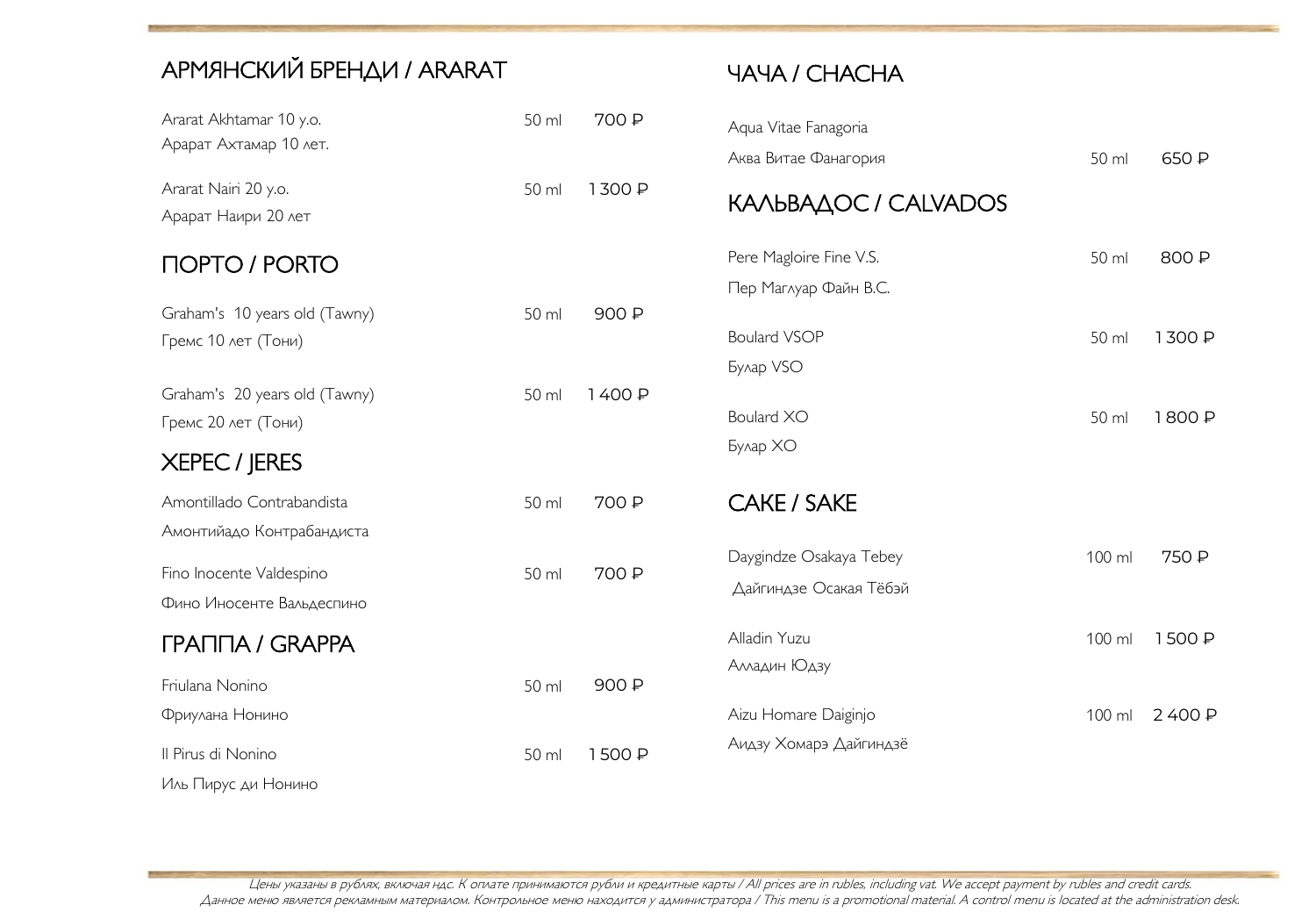# НАСТОЙКИ / BITTERS

| Becherovka                      | 50 ml | 450 P | Kahlua                 | 50 ml | 450 P |
|---------------------------------|-------|-------|------------------------|-------|-------|
| Бехеровка                       |       |       | Калуа                  |       |       |
| Jagermeister                    | 50 ml | 500 P | Frangelico             | 50 ml | 500 P |
| Егермейстер                     |       |       | Франжелико             |       |       |
| Montenegro Amaro                | 50 ml | 450 P |                        |       |       |
| Монтенегро Амаро                |       |       | Benedictin             | 50 ml | 550 P |
| Fernet Branca                   | 50 ml | 500 P | Бенедиктин             |       |       |
| Фернет Бранка                   |       |       | Limoncello             | 50 ml | 400 P |
| Branca Menta                    | 50 ml | 500 P | Лимончелло             |       |       |
| Бранка Мента                    |       |       | Sambuca Vaccari        | 50 ml | 400 P |
| Xenta Absenta                   | 50 ml | 500 P | Самбука Ваккари        |       |       |
| Абсент Ксента                   |       |       |                        |       |       |
| Campari Bitter                  | 50 ml | 450 P | Cointreau              | 50 ml | 450 P |
| Кампари Биттер                  |       |       | Куантро                |       |       |
| <b><i>NUKEPH / LIQUEURS</i></b> |       |       | Cointreau Blood Orange | 50 ml | 450 P |
| Luxardo Amaretto                | 50 ml | 400 P | Куантро Блад Оранж     |       |       |
| Люксардо Амаретто               |       |       |                        |       |       |
|                                 |       |       | Drambuie               | 50 ml | 600 P |
| Grand Marnier                   | 50 ml | 750 P | Драмбуи                |       |       |
| Гран Марнье                     |       |       | Aperol                 | 50 ml | 450 P |
| <b>Baileys Original</b>         | 50 ml | 400 P | Апероль                |       |       |
| Бейлис Ориджинал                |       |       |                        |       |       |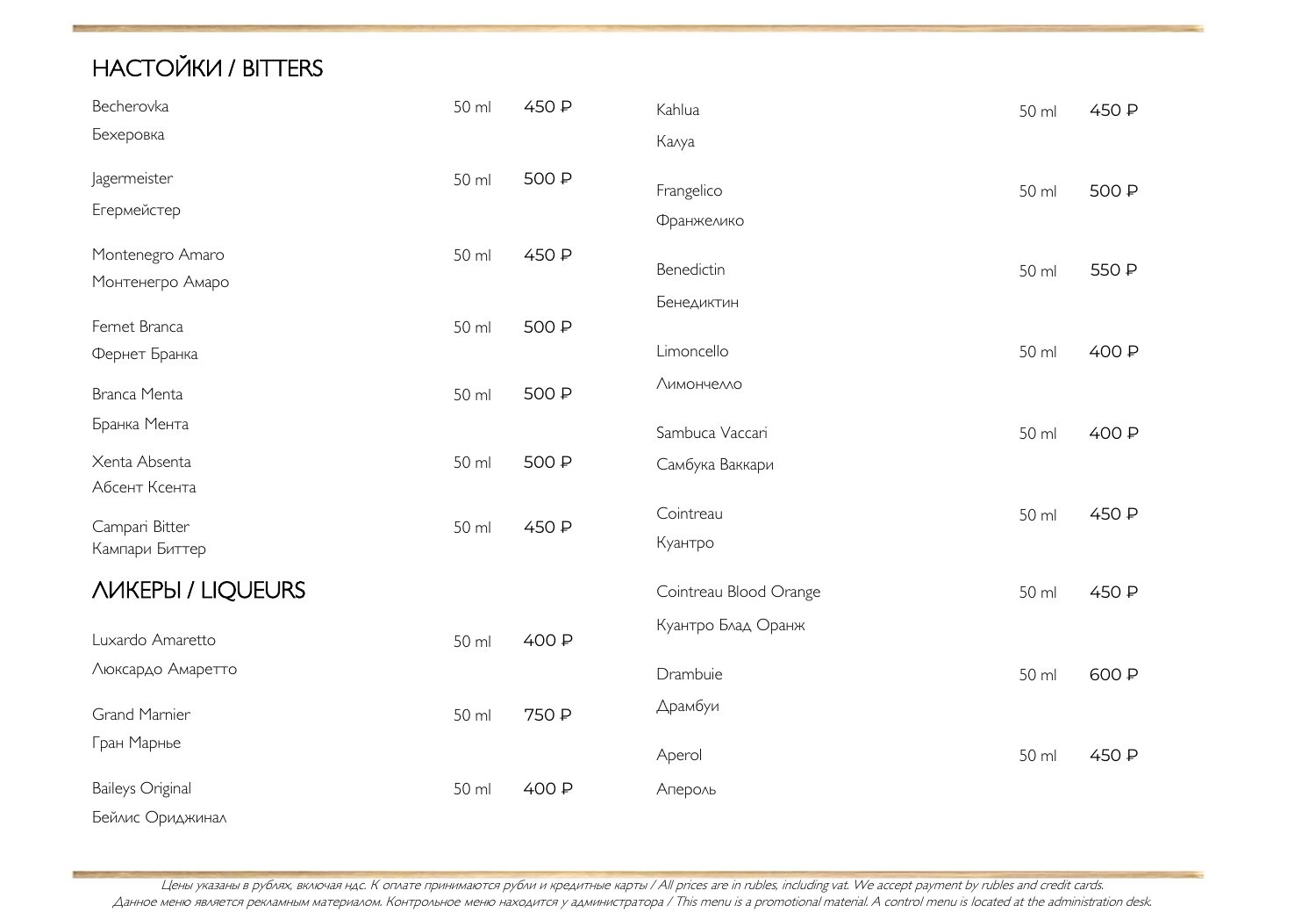# ПИВО / BEER

# ГАЗИРОВАННЫЕ НАПИТКИ / SPARKLING DRINKS

| Asahi, Japan<br>Асахи, Япония     | 330 ml    | 400 P | Coca-cola, Coca-cola zero       | 330 ml  | 200 ₽           |
|-----------------------------------|-----------|-------|---------------------------------|---------|-----------------|
|                                   |           |       | Кока-кола, Кока-кола без сахара |         |                 |
| Grimbergen Blonde, Belgium        | 330 ml    | 400 P | Schweppes Tonic                 | 250 ml  | 200 ₽           |
| Гримберген Блонд, Бельгия         |           |       | Тоник                           |         |                 |
| Grimbergen Blanche, Belgium       | 330 ml    | 400 P | Sprite, Fanta                   | 330 ml  | 200 P           |
| Гримберген Бланш, Бельгия         |           |       | Спрайт, Фанта                   |         |                 |
| Grimbergen Double ambree, Belgium | 330 ml    | 400 P | COKVI / JUICES                  |         |                 |
| Гримберген Дабл амбре, Бельгия    |           |       |                                 |         |                 |
| Bakalar non alc, Czech Republic   | 330 ml    | 350 ₽ | Orange, Apple, Cherry,          | 200 ml  | 250 ₽           |
| Бакалар б/а, Чехия                |           |       | Tomato, Peach, Pineapple        |         |                 |
| <b>BOAA / WATER</b>               |           |       | Апельсин, яблоко, вишня,        |         |                 |
|                                   |           |       | томат, персик, ананас           |         |                 |
| San Benedetto, still or sparkling | $0.25$ ml | 300 P | НАПИТКИ СОБСТВЕННОГО            |         |                 |
| Сан Бенедетто, б/г или с/г        |           |       | ПРИГОТОВЛЕНИЯ / НОМЕМАДЕ        |         |                 |
| San Benedetto, still or sparkling | 0.75 ml   | 650 P | <b>DRINKS</b>                   |         |                 |
| Сан Бенедетто, б/г или с/г        |           |       |                                 |         |                 |
| Baikal Reserve, sparkling         | $0.25$ ml | 180 P | Lemonade homemade               | 250 ml  | 400 P<br>1200 P |
| Байкал Резерв, с/г                |           |       | Лимонад домашний                | 1000 ml |                 |
|                                   | $0.53$ ml | 300 P | Berry drink homemade            | 250 ml  | 400 P           |
|                                   |           |       | Морс домашний                   |         |                 |
| Baikal Pearl, still               | $0.25$ ml | 180 P |                                 |         |                 |
| Жемчужина Байкала, б/г            |           |       |                                 |         |                 |
|                                   | $0.53$ ml | 300 P |                                 |         |                 |